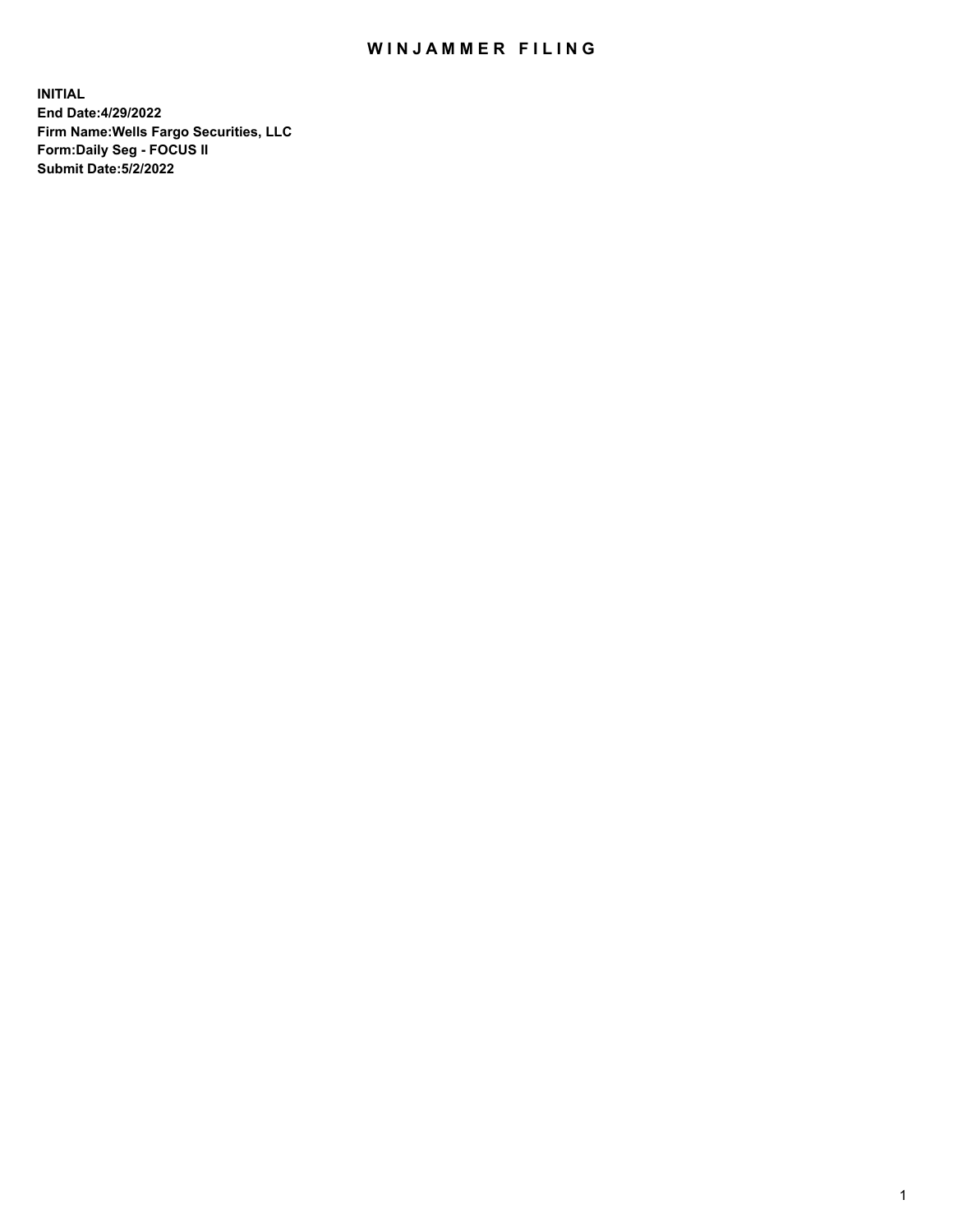**INITIAL End Date:4/29/2022 Firm Name:Wells Fargo Securities, LLC Form:Daily Seg - FOCUS II Submit Date:5/2/2022 Daily Segregation - Cover Page**

| Name of Company                                                                                                                                                                                                                                                                                                                | <b>Wells Fargo Securities LLC</b>              |
|--------------------------------------------------------------------------------------------------------------------------------------------------------------------------------------------------------------------------------------------------------------------------------------------------------------------------------|------------------------------------------------|
| <b>Contact Name</b>                                                                                                                                                                                                                                                                                                            | <b>James Gnall</b>                             |
| <b>Contact Phone Number</b>                                                                                                                                                                                                                                                                                                    | 917-699-6822                                   |
| <b>Contact Email Address</b>                                                                                                                                                                                                                                                                                                   | james.w.gnall@wellsfargo.com                   |
| FCM's Customer Segregated Funds Residual Interest Target (choose one):<br>a. Minimum dollar amount: ; or<br>b. Minimum percentage of customer segregated funds required:% ; or<br>c. Dollar amount range between: and; or<br>d. Percentage range of customer segregated funds required between:% and%.                         | 105,000,000<br><u>0</u><br><u>00</u><br>00     |
| FCM's Customer Secured Amount Funds Residual Interest Target (choose one):<br>a. Minimum dollar amount: ; or<br>b. Minimum percentage of customer secured funds required:%; or<br>c. Dollar amount range between: and; or<br>d. Percentage range of customer secured funds required between:% and%.                            | 30,000,000<br><u>0</u><br>00<br>0 <sub>0</sub> |
| FCM's Cleared Swaps Customer Collateral Residual Interest Target (choose one):<br>a. Minimum dollar amount: ; or<br>b. Minimum percentage of cleared swaps customer collateral required:% ; or<br>c. Dollar amount range between: and; or<br>d. Percentage range of cleared swaps customer collateral required between:% and%. | 355,000,000<br><u>0</u><br>0 Q<br>00           |

Attach supporting documents CH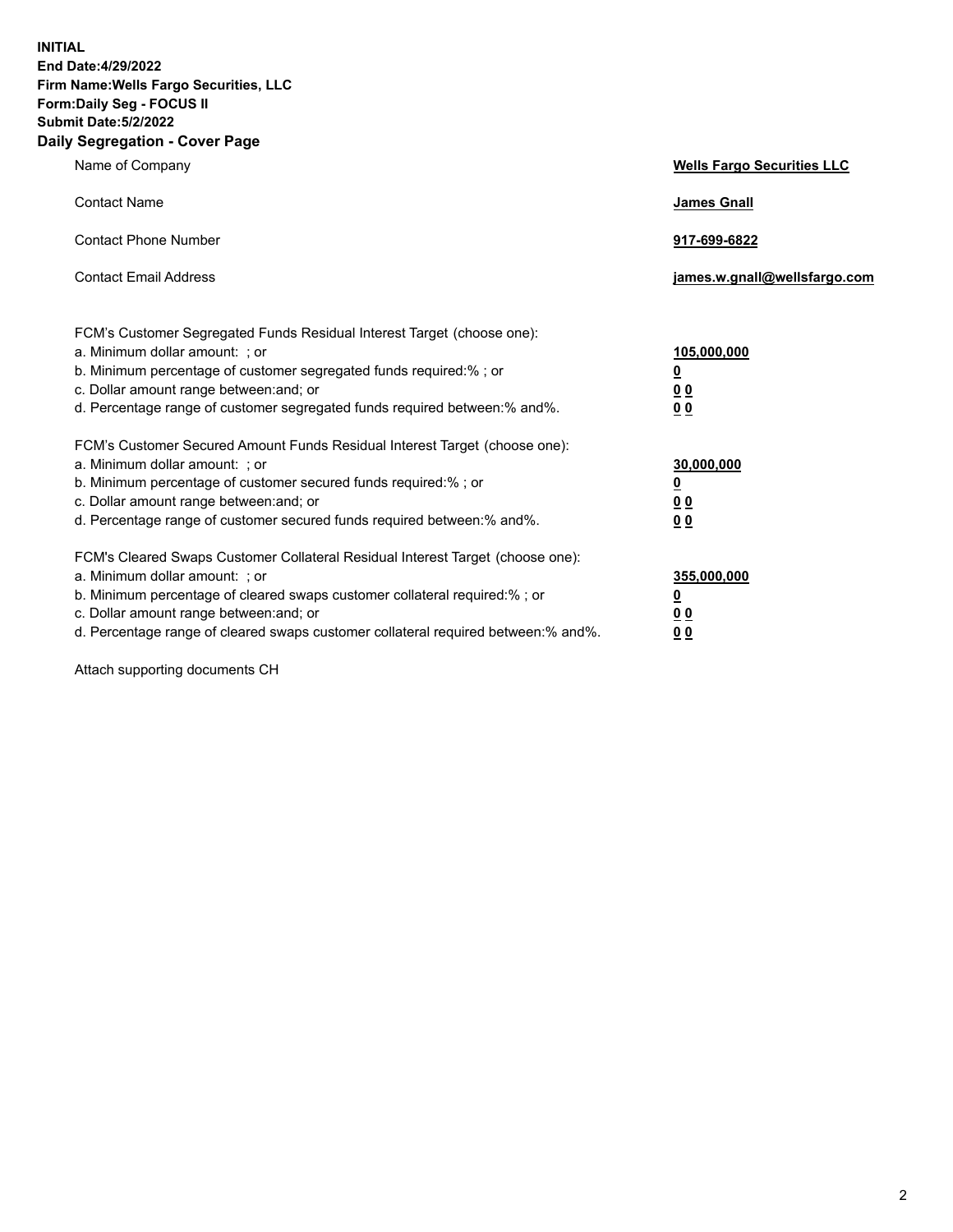**INITIAL End Date:4/29/2022 Firm Name:Wells Fargo Securities, LLC Form:Daily Seg - FOCUS II Submit Date:5/2/2022 Daily Segregation - Secured Amounts** Foreign Futures and Foreign Options Secured Amounts Amount required to be set aside pursuant to law, rule or regulation of a foreign government or a rule of a self-regulatory organization authorized thereunder **0** [7305] 1. Net ledger balance - Foreign Futures and Foreign Option Trading - All Customers A. Cash **757,501,102** [7315] B. Securities (at market) **390,080,758** [7317] 2. Net unrealized profit (loss) in open futures contracts traded on a foreign board of trade **-267,003,782** [7325] 3. Exchange traded options a. Market value of open option contracts purchased on a foreign board of trade **20** [7335] b. Market value of open contracts granted (sold) on a foreign board of trade **0** [7337] 4. Net equity (deficit) (add lines 1. 2. and 3.) **880,578,098** [7345] 5. Account liquidating to a deficit and account with a debit balances - gross amount **43,529,536** [7351] Less: amount offset by customer owned securities **-43,525,961** [7352] **3,575** [7354] 6. Amount required to be set aside as the secured amount - Net Liquidating Equity Method (add lines 4 and 5) **880,581,673** [7355] 7. Greater of amount required to be set aside pursuant to foreign jurisdiction (above) or line 6. **880,581,673** [7360] FUNDS DEPOSITED IN SEPARATE REGULATION 30.7 ACCOUNTS 1. Cash in banks A. Banks located in the United States **183,547,779** [7500] B. Other banks qualified under Regulation 30.7 **42,942,847** [7520] **226,490,626** [7530] 2. Securities A. In safekeeping with banks located in the United States **506,142,545** [7540] B. In safekeeping with other banks qualified under Regulation 30.7 **0** [7560] **506,142,545** [7570] 3. Equities with registered futures commission merchants A. Cash **-55,017,919** [7580] B. Securities **63,938,213** [7590] C. Unrealized gain (loss) on open futures contracts **91,486,912** [7600] D. Value of long option contracts **20** [7610] E. Value of short option contracts **0** [7615] **100,407,226** [7620] 4. Amounts held by clearing organizations of foreign boards of trade A. Cash **0** [7640] B. Securities **0** [7650] C. Amount due to (from) clearing organization - daily variation **0** [7660] D. Value of long option contracts **0** [7670] E. Value of short option contracts **0** [7675] **0** [7680] 5. Amounts held by members of foreign boards of trade A. Cash **457,361,731** [7700] B. Securities **0** [7710] C. Unrealized gain (loss) on open futures contracts **-280,636,980** [7720] D. Value of long option contracts **0** [7730] E. Value of short option contracts **0** [7735] **176,724,751** [7740] 6. Amounts with other depositories designated by a foreign board of trade **0** [7760] 7. Segregated funds on hand **0** [7765] 8. Total funds in separate section 30.7 accounts **1,009,765,148** [7770] 9. Excess (deficiency) Set Aside for Secured Amount (subtract line 7 Secured Statement Page 1 from Line 8) **129,183,475** [7380] 10. Management Target Amount for Excess funds in separate section 30.7 accounts **30,000,000** [7780]

11. Excess (deficiency) funds in separate 30.7 accounts over (under) Management Target **99,183,475** [7785]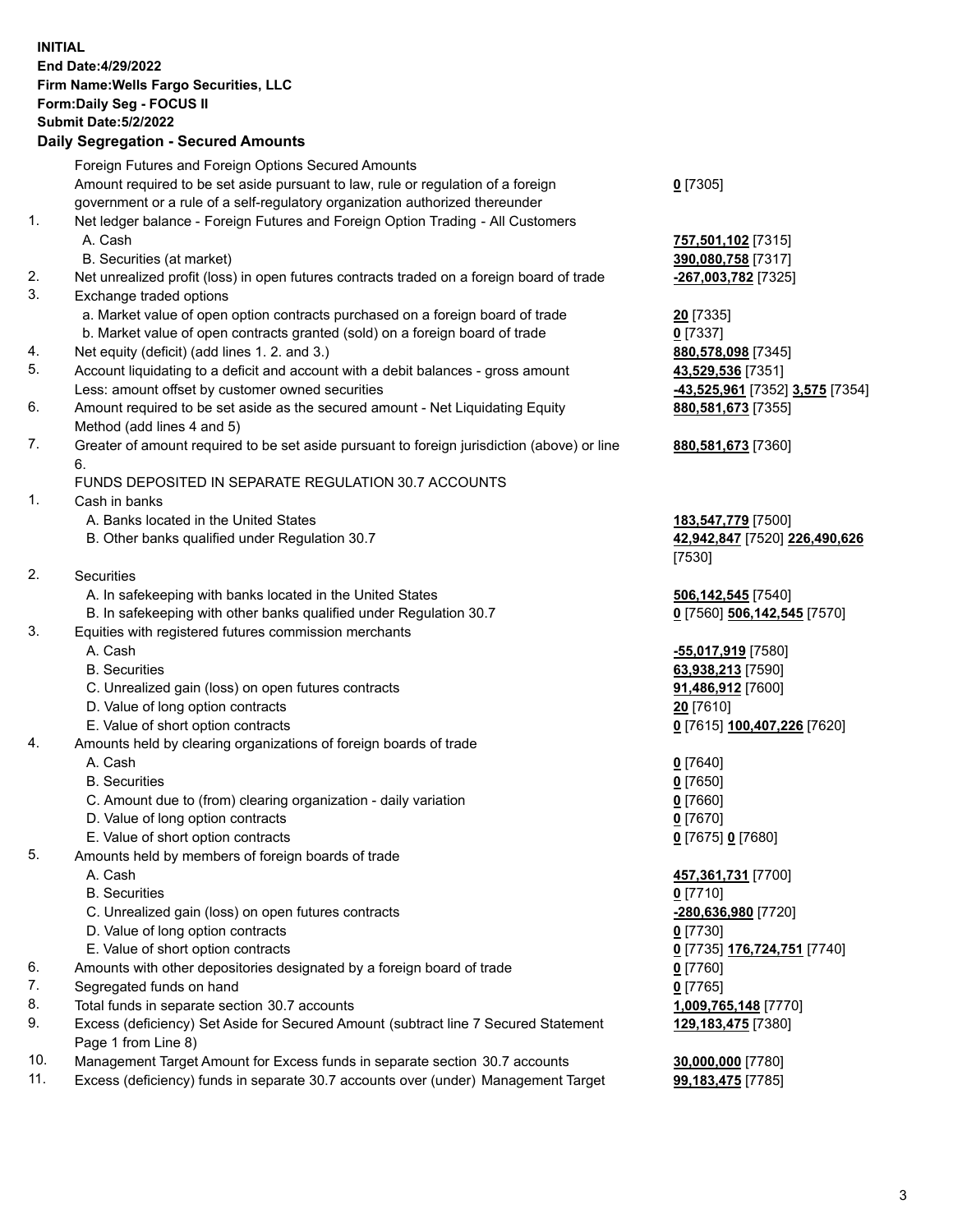**INITIAL End Date:4/29/2022 Firm Name:Wells Fargo Securities, LLC Form:Daily Seg - FOCUS II Submit Date:5/2/2022 Daily Segregation - Segregation Statement** SEGREGATION REQUIREMENTS(Section 4d(2) of the CEAct) 1. Net ledger balance A. Cash **2,116,457,255** [7010] B. Securities (at market) **1,846,375,066** [7020] 2. Net unrealized profit (loss) in open futures contracts traded on a contract market **1,859,647,746** [7030] 3. Exchange traded options A. Add market value of open option contracts purchased on a contract market **5,348,633,836** [7032] B. Deduct market value of open option contracts granted (sold) on a contract market **-5,312,768,147** [7033] 4. Net equity (deficit) (add lines 1, 2 and 3) **5,858,345,756** [7040] 5. Accounts liquidating to a deficit and accounts with debit balances - gross amount **100,650,226** [7045] Less: amount offset by customer securities **-99,165,445** [7047] **1,484,781** [7050] 6. Amount required to be segregated (add lines 4 and 5) **5,859,830,537** [7060] FUNDS IN SEGREGATED ACCOUNTS 7. Deposited in segregated funds bank accounts A. Cash **83,758,201** [7070] B. Securities representing investments of customers' funds (at market) **1,100,858,695** [7080] C. Securities held for particular customers or option customers in lieu of cash (at market) **177,797,894** [7090] 8. Margins on deposit with derivatives clearing organizations of contract markets A. Cash **2,929,522,190** [7100] B. Securities representing investments of customers' funds (at market) **98,951,832** [7110] C. Securities held for particular customers or option customers in lieu of cash (at market) **1,668,577,172** [7120] 9. Net settlement from (to) derivatives clearing organizations of contract markets **267,059,108** [7130] 10. Exchange traded options A. Value of open long option contracts **5,348,633,836** [7132] B. Value of open short option contracts **-5,312,768,147** [7133] 11. Net equities with other FCMs A. Net liquidating equity **0** [7140] B. Securities representing investments of customers' funds (at market) **0** [7160] C. Securities held for particular customers or option customers in lieu of cash (at market) **0** [7170] 12. Segregated funds on hand **0** [7150] 13. Total amount in segregation (add lines 7 through 12) **6,362,390,781** [7180] 14. Excess (deficiency) funds in segregation (subtract line 6 from line 13) **502,560,244** [7190] 15. Management Target Amount for Excess funds in segregation **105,000,000** [7194] 16. Excess (deficiency) funds in segregation over (under) Management Target Amount **397,560,244** [7198]

Excess